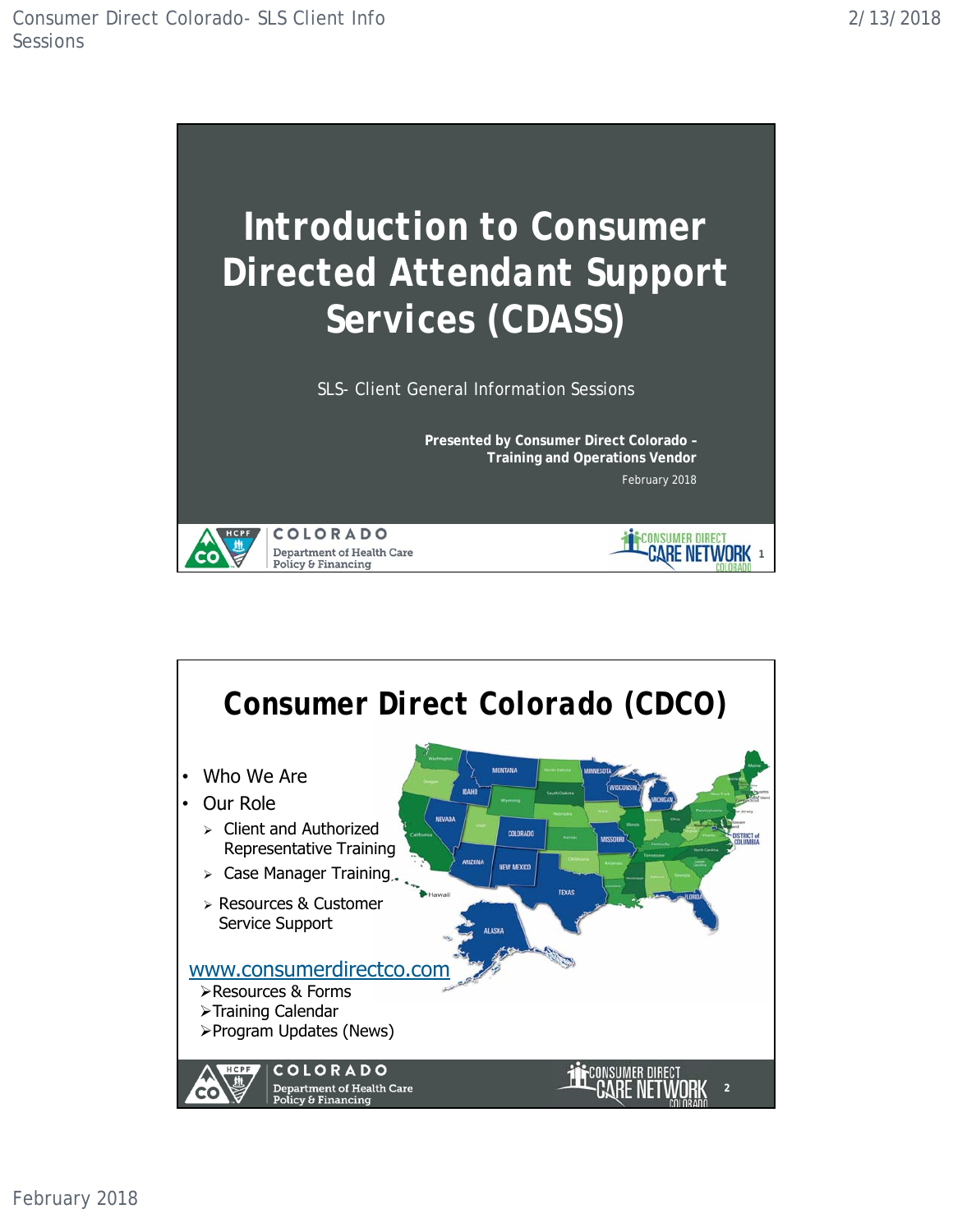

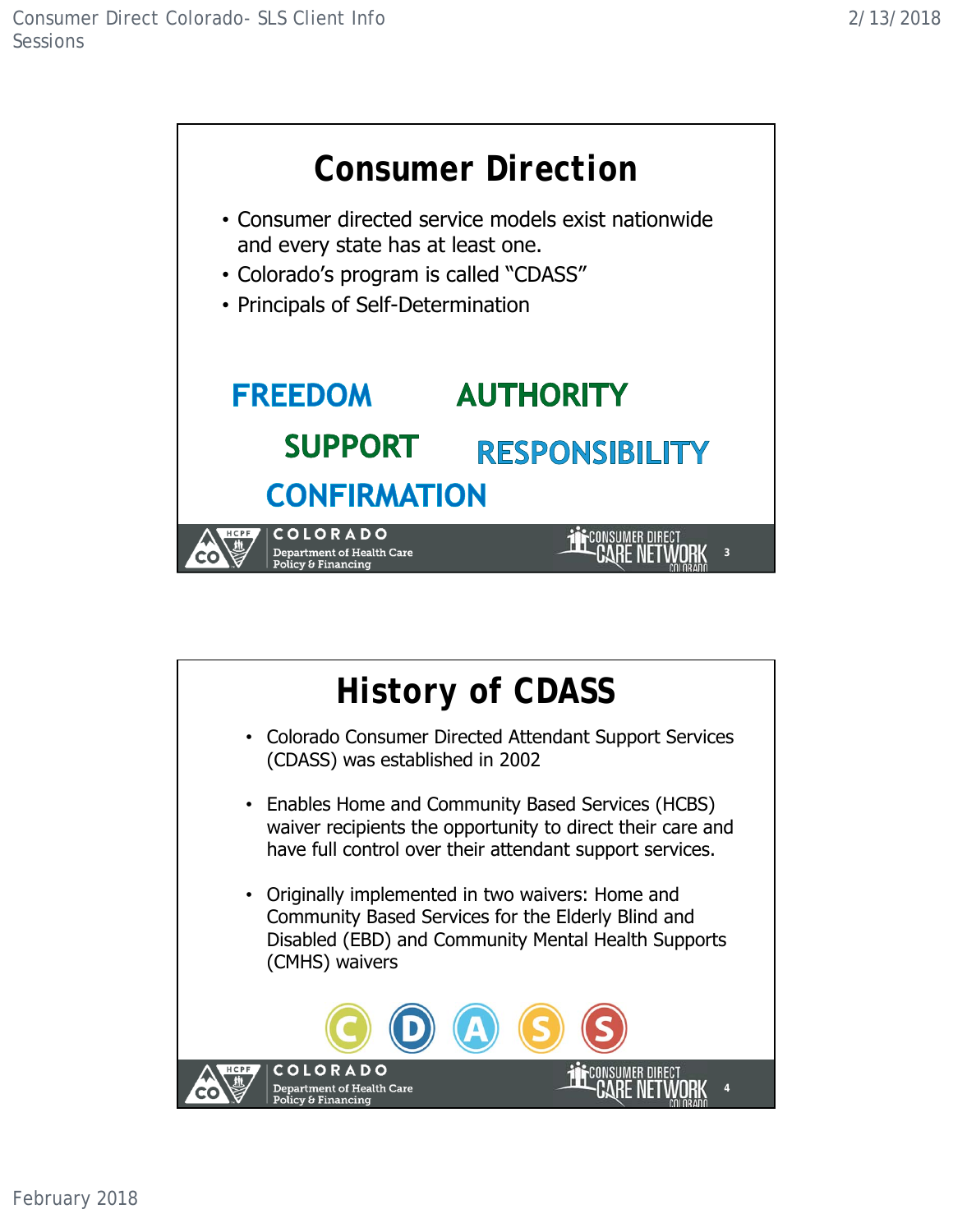

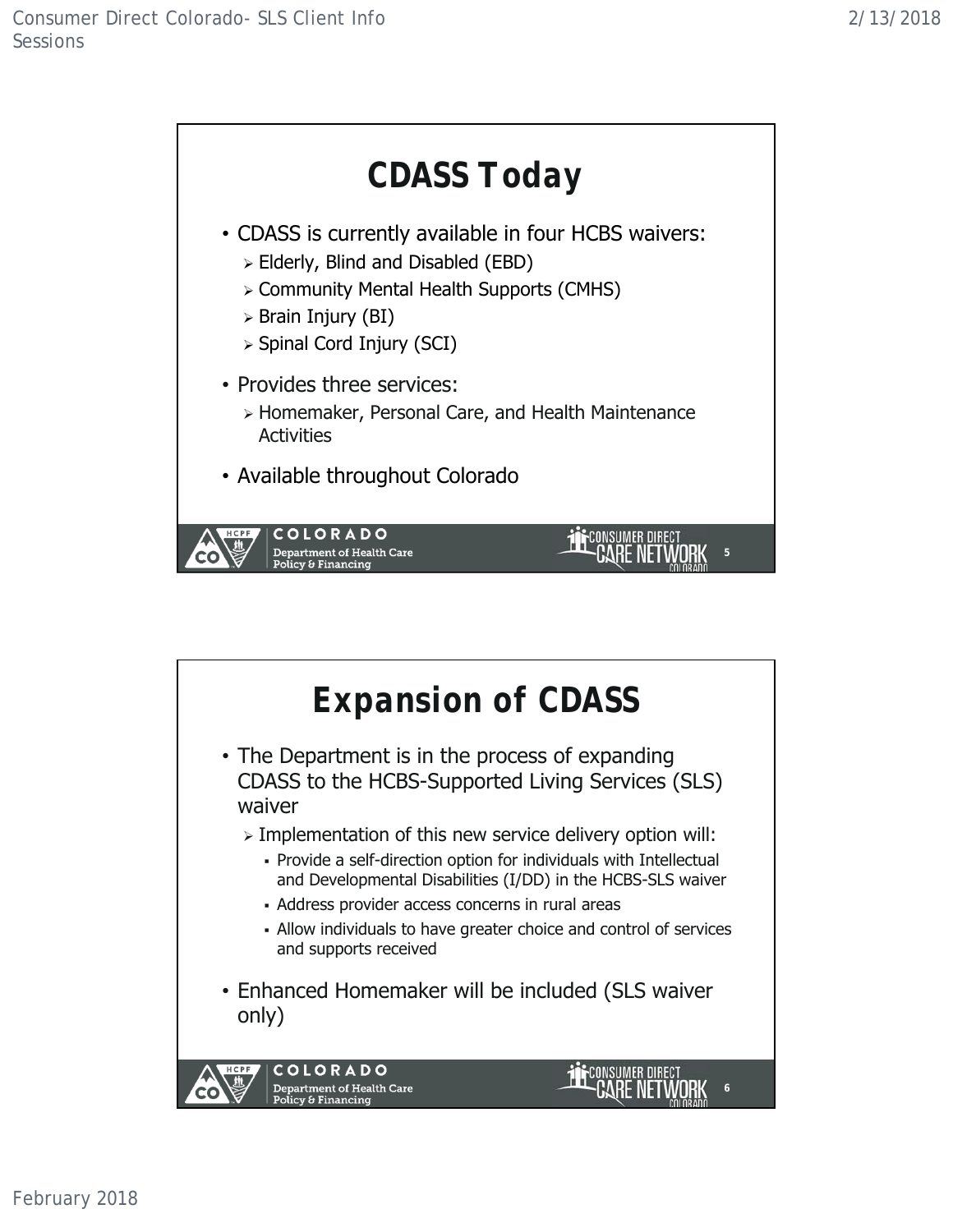

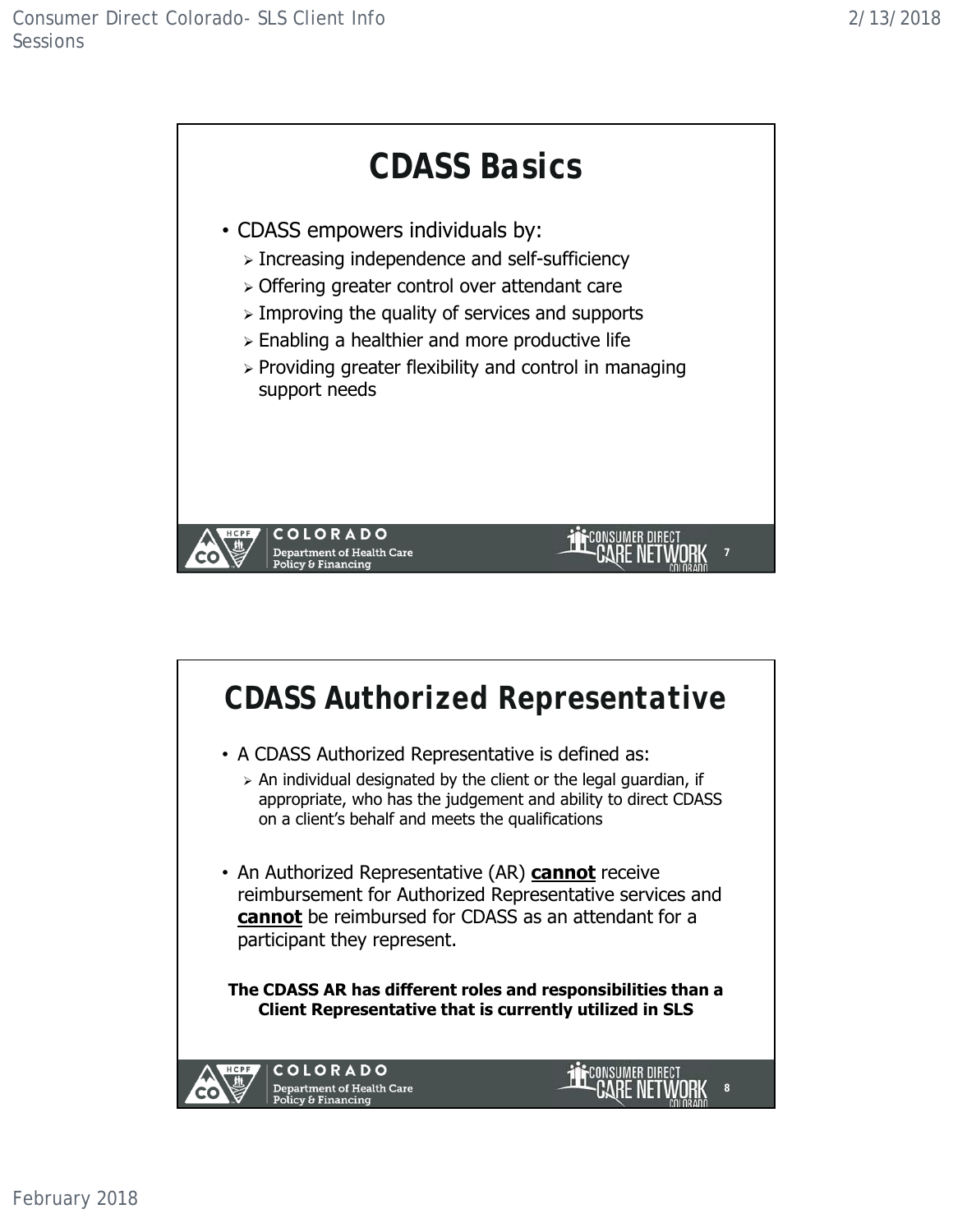

- **Client Representative** means a person who is designated by the client to act on the client's behalf. A client representative may be: (a) a legal representative including, but not limited to a court-appointed guardian, a parent of a minor child, or a spouse; or, (b) an individual, family member or friend selected by the client to speak for and/or act on the client's behalf. Defined by 10 CCR 2505-10 §8.500.90
- An individual that is the client representative for SLS services can also be the CDASS AR or a different individual can be selected, if AR requirements are met
- If a different individual from client representative is selected as the CDASS AR:
	- $\triangleright$  The CDASS AR does not have authority to represent the client outside of **CDASS**
	- $\triangleright$  The client representative does not have authority to manage AR roles and responsibilities in CDASS

**9**

CONSUMER DIRECT

 $\triangleright$  A client representative can be a paid attendant



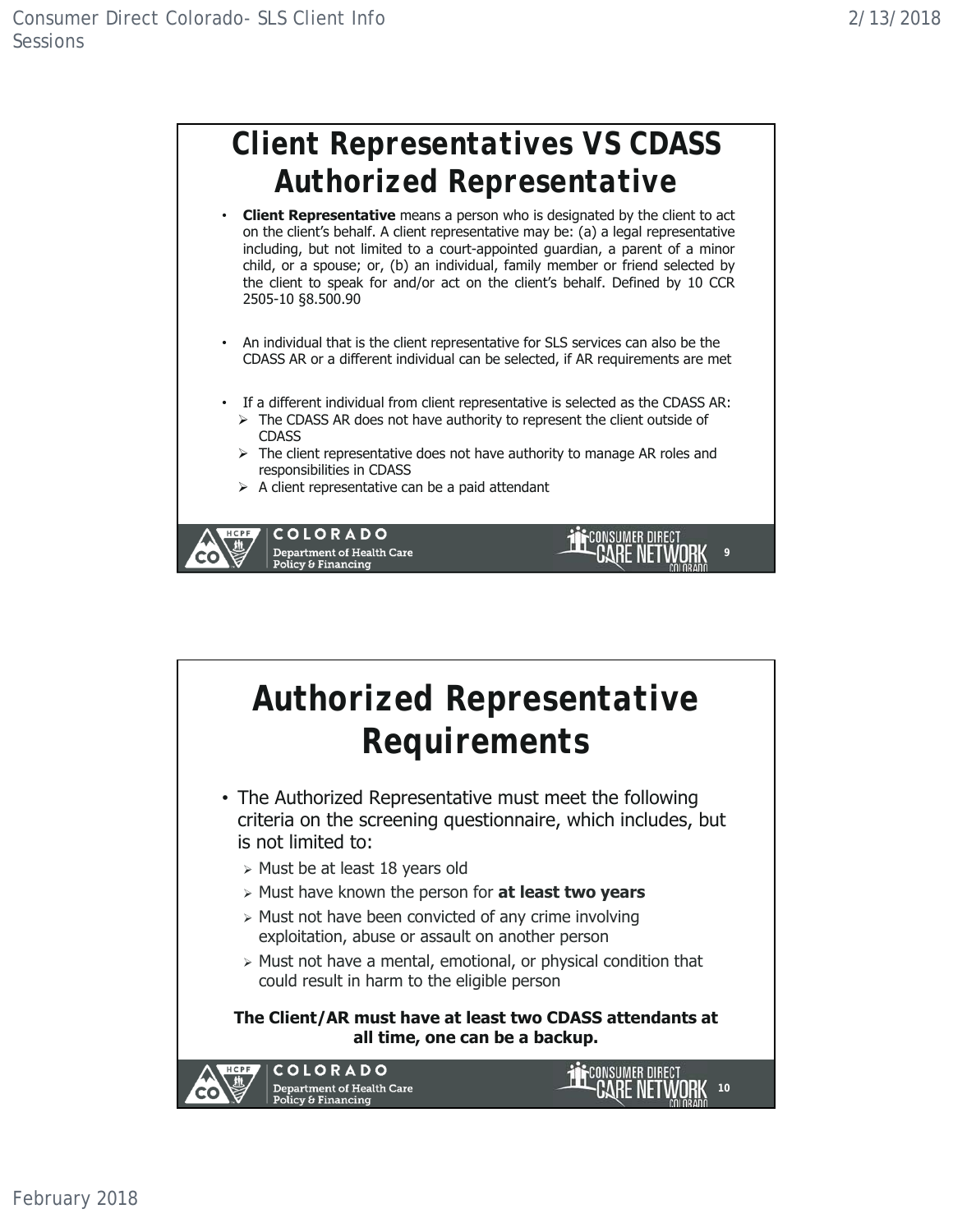

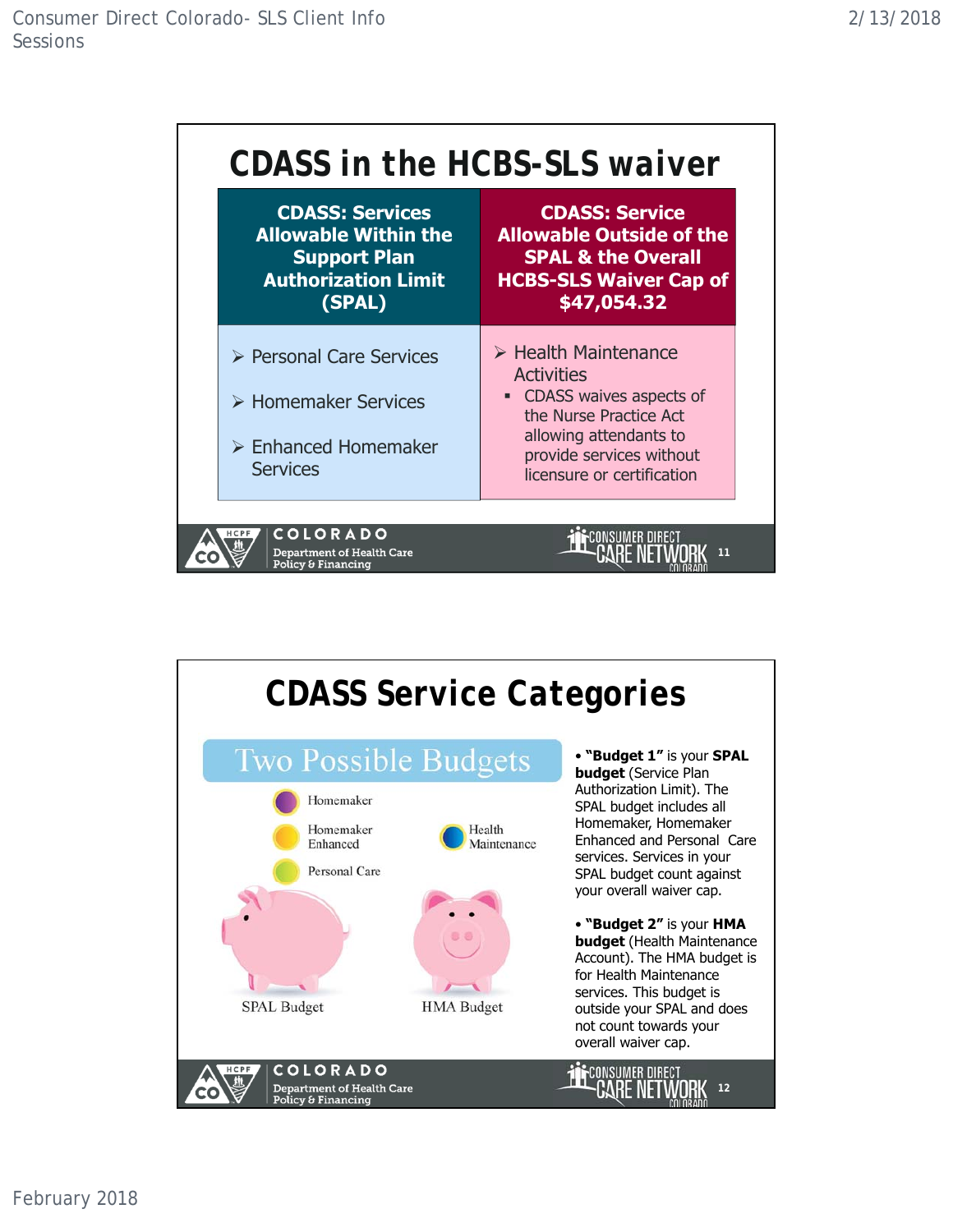

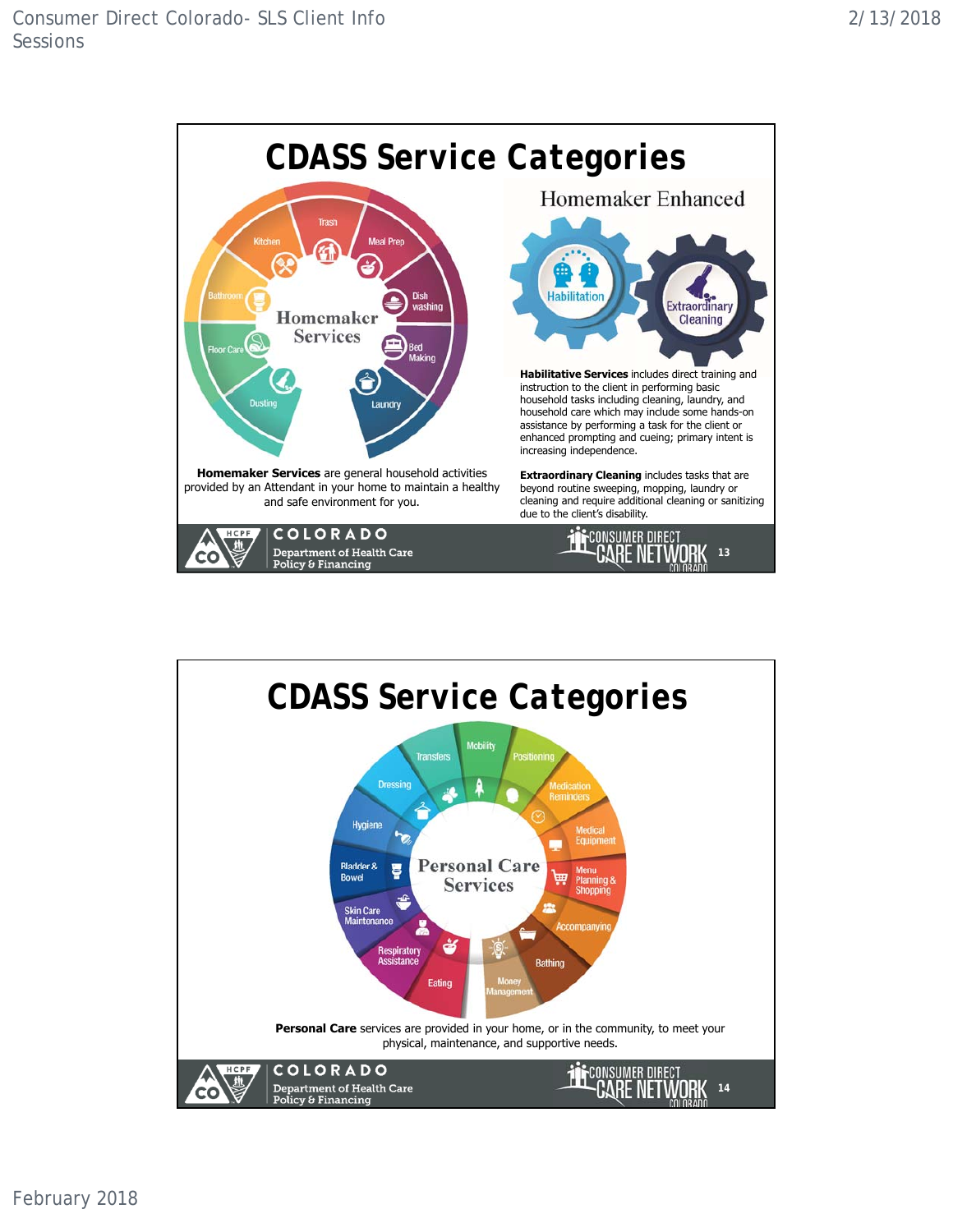

|                              |                                                                                                                                          |        |                                  |                           |                 | Client/AR will work with their Case Manager to determine what tasks they are<br>approved for and what the allocation will be. The Case Manager will complete the<br>CDASS Task Worksheet and provide the client/AR with a copy. |                          |          |                          |                               |        |
|------------------------------|------------------------------------------------------------------------------------------------------------------------------------------|--------|----------------------------------|---------------------------|-----------------|---------------------------------------------------------------------------------------------------------------------------------------------------------------------------------------------------------------------------------|--------------------------|----------|--------------------------|-------------------------------|--------|
| <b>CLIENT</b><br><b>NAME</b> |                                                                                                                                          |        |                                  |                           | <b>STATE ID</b> |                                                                                                                                                                                                                                 |                          |          | DATE                     |                               |        |
| <b>Homemak</b>               |                                                                                                                                          | Min/Vk | <b>Enhanced</b>                  |                           |                 | <b>Personal Care</b>                                                                                                                                                                                                            | <b>Norm</b>              |          | <b>Maintenanc</b>        |                               |        |
| er<br><b>Floor Care</b>      | <b>Norm</b><br>15min/room                                                                                                                |        | <b>Homemaker</b><br>Habilitation | <b>Norm</b><br><b>IND</b> | <b>Min/Vk</b>   | Eating                                                                                                                                                                                                                          | 30min/mea                | Min/Vk   | Skin Care                | <b>Norm</b><br><b>IND</b>     | Min/Vk |
| Bathroom                     | 45min/wk                                                                                                                                 |        | Extraorinary<br>Cleaning         | <b>IND</b>                |                 | Respiratory<br>Assistance                                                                                                                                                                                                       | 30min/wk                 |          | Nail Care                | 30min/wk                      |        |
| Kitchen                      | 35min/wk                                                                                                                                 |        |                                  |                           |                 | Skin Care<br>Maintenance                                                                                                                                                                                                        | 35min/wk                 |          | Mouth Care               | 105min/wk                     |        |
| Trash                        | 35min/wk                                                                                                                                 |        |                                  |                           |                 | Bladder/Bowel                                                                                                                                                                                                                   | 10min/each<br>time'      |          | Dressing                 | 210min/wk                     |        |
| Meal Prep                    | 420min/wk                                                                                                                                |        |                                  |                           |                 | Hygiene                                                                                                                                                                                                                         | 420min/wk                |          | Feeding                  | <b>IND</b>                    |        |
| Dishwashing                  | 140min/wk                                                                                                                                |        |                                  |                           |                 | Dressing                                                                                                                                                                                                                        | 210min/wk                |          | Exercise                 | <b>IND</b>                    |        |
| <b>Bed Making</b>            | 35min/wk                                                                                                                                 |        |                                  |                           |                 | Transfers                                                                                                                                                                                                                       | <b>5min/each</b><br>time |          | Transfers                | 15min/each<br>time            |        |
| Laundry                      | 20min/load                                                                                                                               |        |                                  |                           |                 | Mobility                                                                                                                                                                                                                        | <b>5min/each</b><br>time |          | Bowel                    | <b>IND</b>                    |        |
| Dusting                      | 30min/wk                                                                                                                                 |        |                                  |                           |                 | Positioning                                                                                                                                                                                                                     | 15min/2<br>hours         |          | Bladder                  | <b>IND</b>                    |        |
|                              |                                                                                                                                          |        |                                  |                           |                 | Medication<br>Reminders                                                                                                                                                                                                         | <b>5min/each</b><br>time |          | Medical<br>Management    | 10 <sub>min</sub><br>duration |        |
|                              |                                                                                                                                          |        |                                  |                           |                 | Medical<br>Equipment                                                                                                                                                                                                            | 60min/wk                 |          | Respiratory<br>Care      | <b>IND</b>                    |        |
|                              |                                                                                                                                          |        |                                  |                           |                 | Menu Planning &<br><b>Grocery Shopping</b>                                                                                                                                                                                      | 180/wk                   |          | Medication<br>Assistance | <b>5min/each</b><br>time      |        |
|                              |                                                                                                                                          |        |                                  |                           |                 | Money<br>Management                                                                                                                                                                                                             | 60/wk                    |          | Bathing                  | <b>IND</b>                    |        |
|                              |                                                                                                                                          |        |                                  |                           |                 | Accompanying                                                                                                                                                                                                                    | <b>IND</b>               |          | Positioning              | 15min/2<br>hours              |        |
|                              |                                                                                                                                          |        |                                  |                           |                 | Bathing                                                                                                                                                                                                                         | <b>IND</b>               |          | Mobility                 | <b>5min/each</b><br>time      |        |
|                              |                                                                                                                                          |        |                                  |                           |                 |                                                                                                                                                                                                                                 |                          |          | Accompanying IND         |                               |        |
|                              | <b>Total Min/Vk</b><br>$\mathbf{a}$<br>IND = Time required to complete task is individualized or as prescribed by physician or therapist |        | <b>Total Min/Vk</b>              |                           | $\Omega$        |                                                                                                                                                                                                                                 | <b>Total Min/VI</b>      | $\bf{0}$ |                          | Total Min/VI                  | 0      |
|                              | <b>Total Hrs/Vk</b>                                                                                                                      | 0.00   |                                  | <b>Total Hrs/Vk</b>       | 0.00            |                                                                                                                                                                                                                                 | <b>Total Hrs/Vk</b>      | 0.00     |                          | <b>Total Hrs/Vk</b>           | 0.00   |
| HCPF                         | <b>COLORADO</b><br>Policy & Financing                                                                                                    |        | <b>Department of Health Care</b> |                           |                 |                                                                                                                                                                                                                                 |                          |          |                          |                               |        |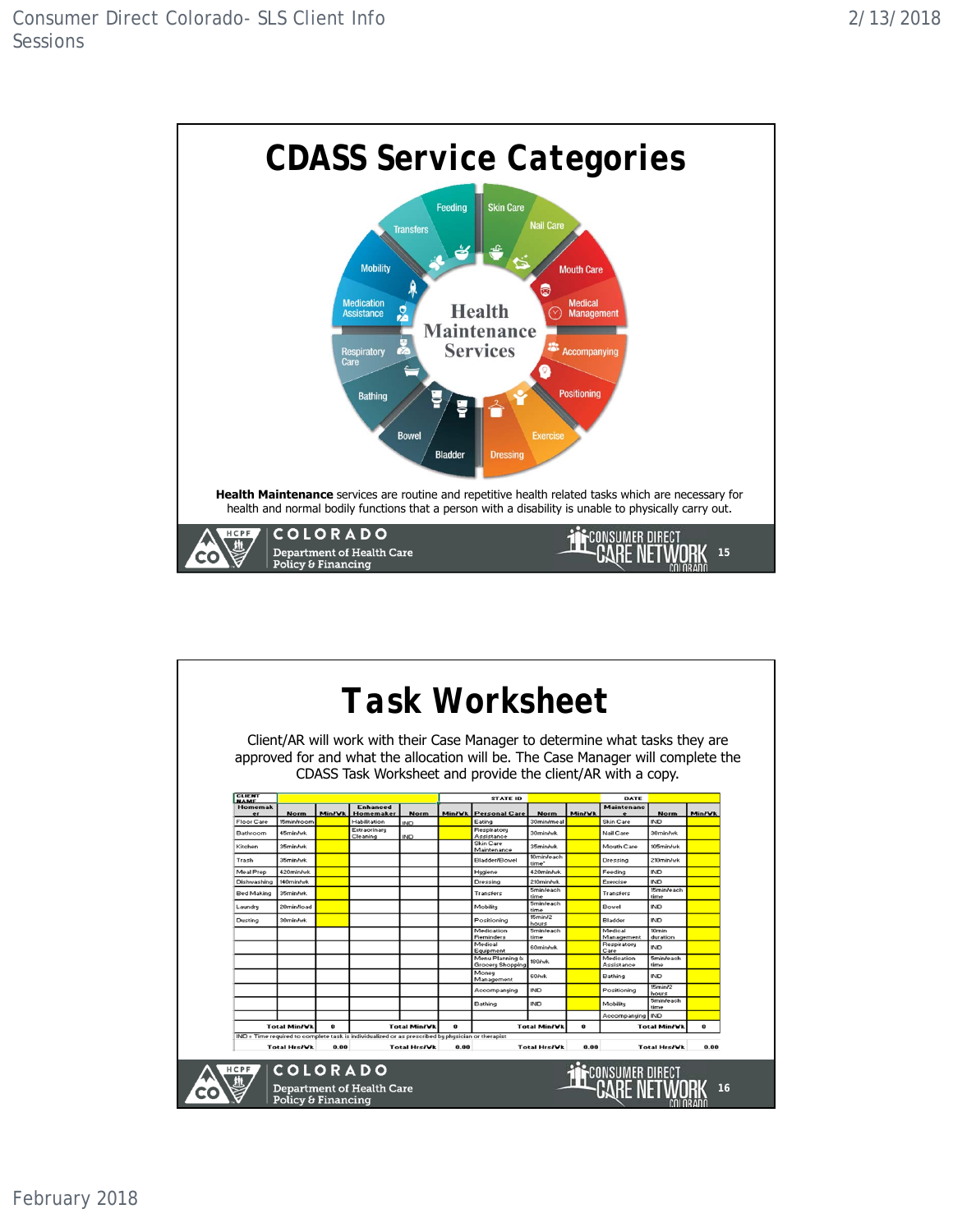

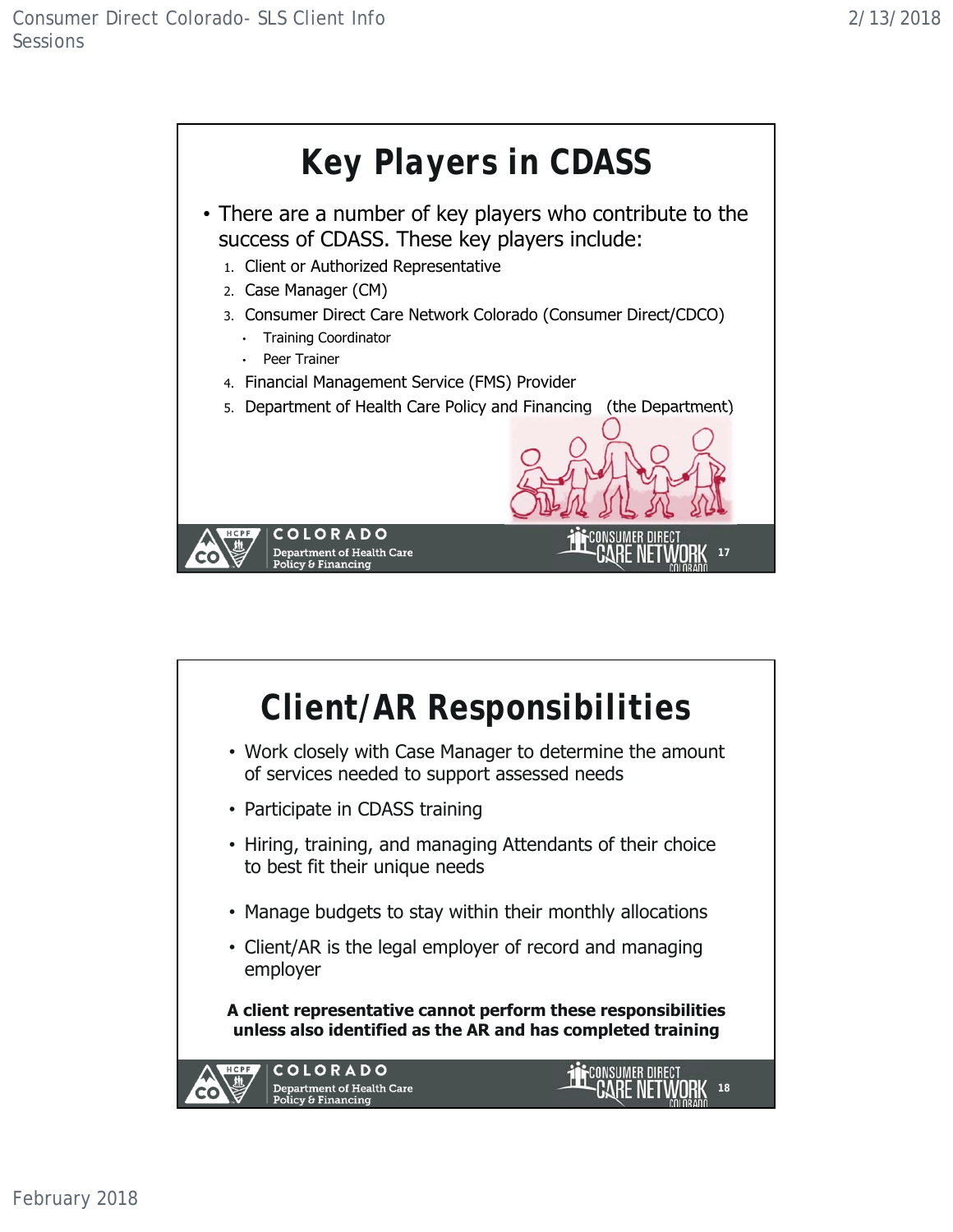

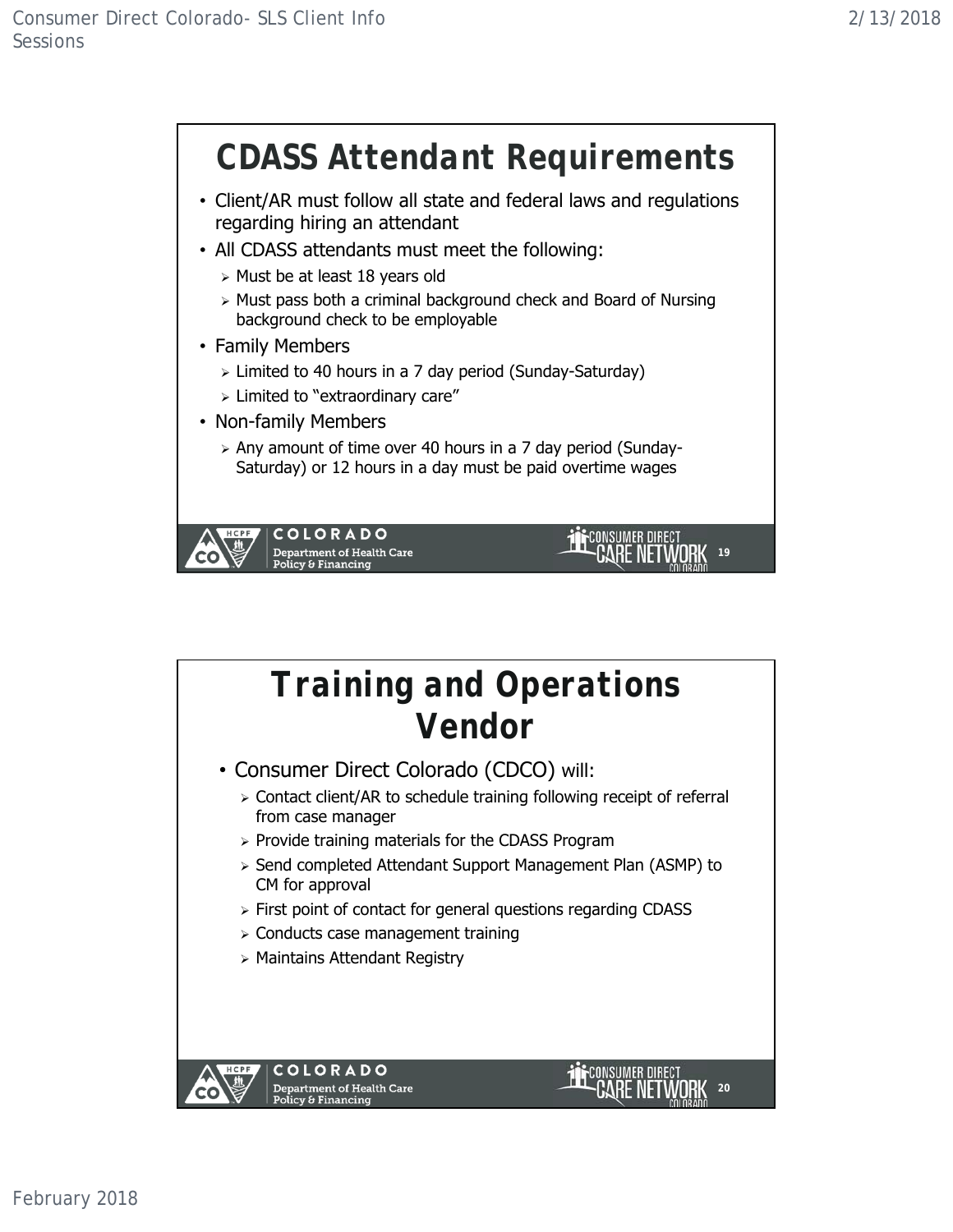

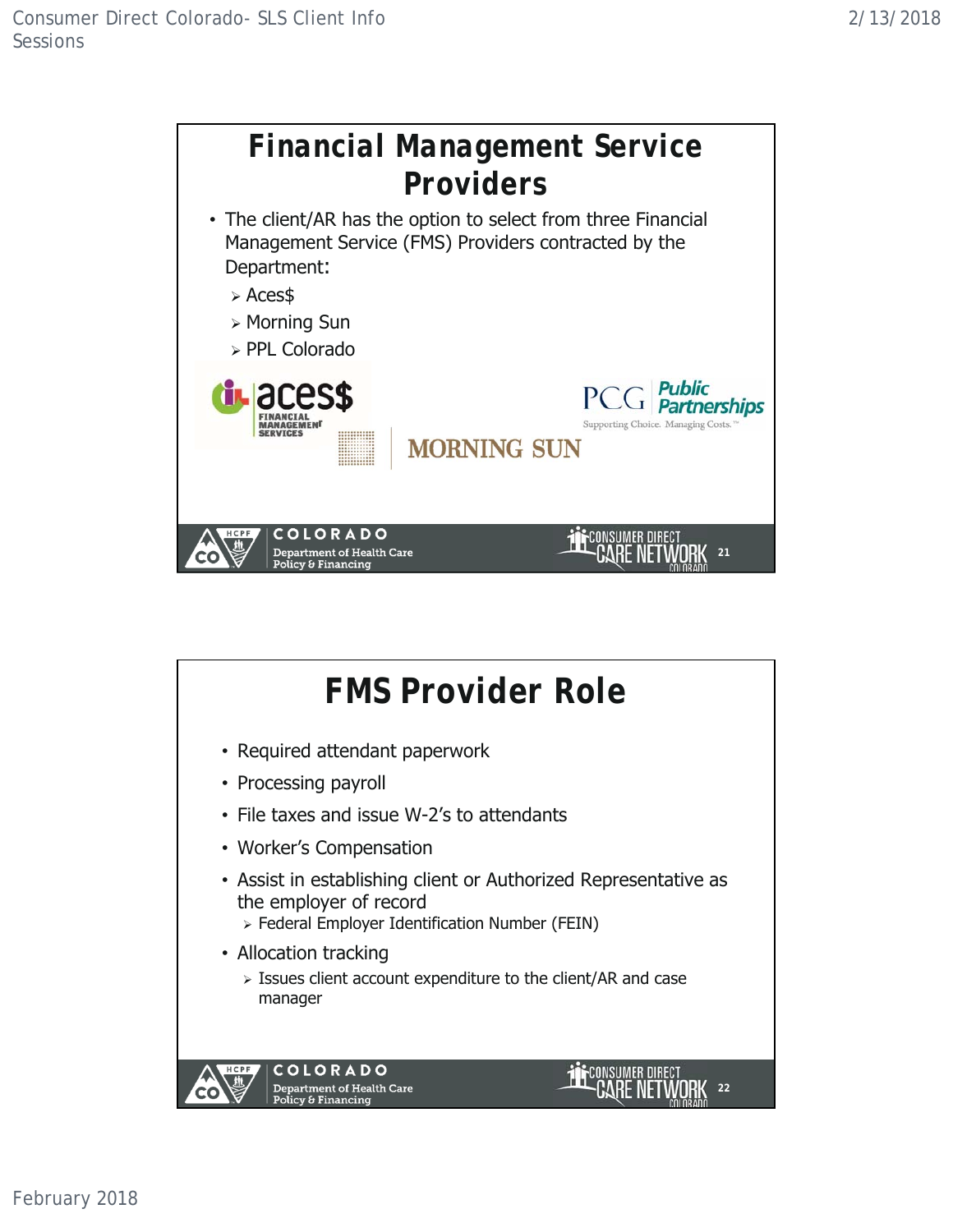

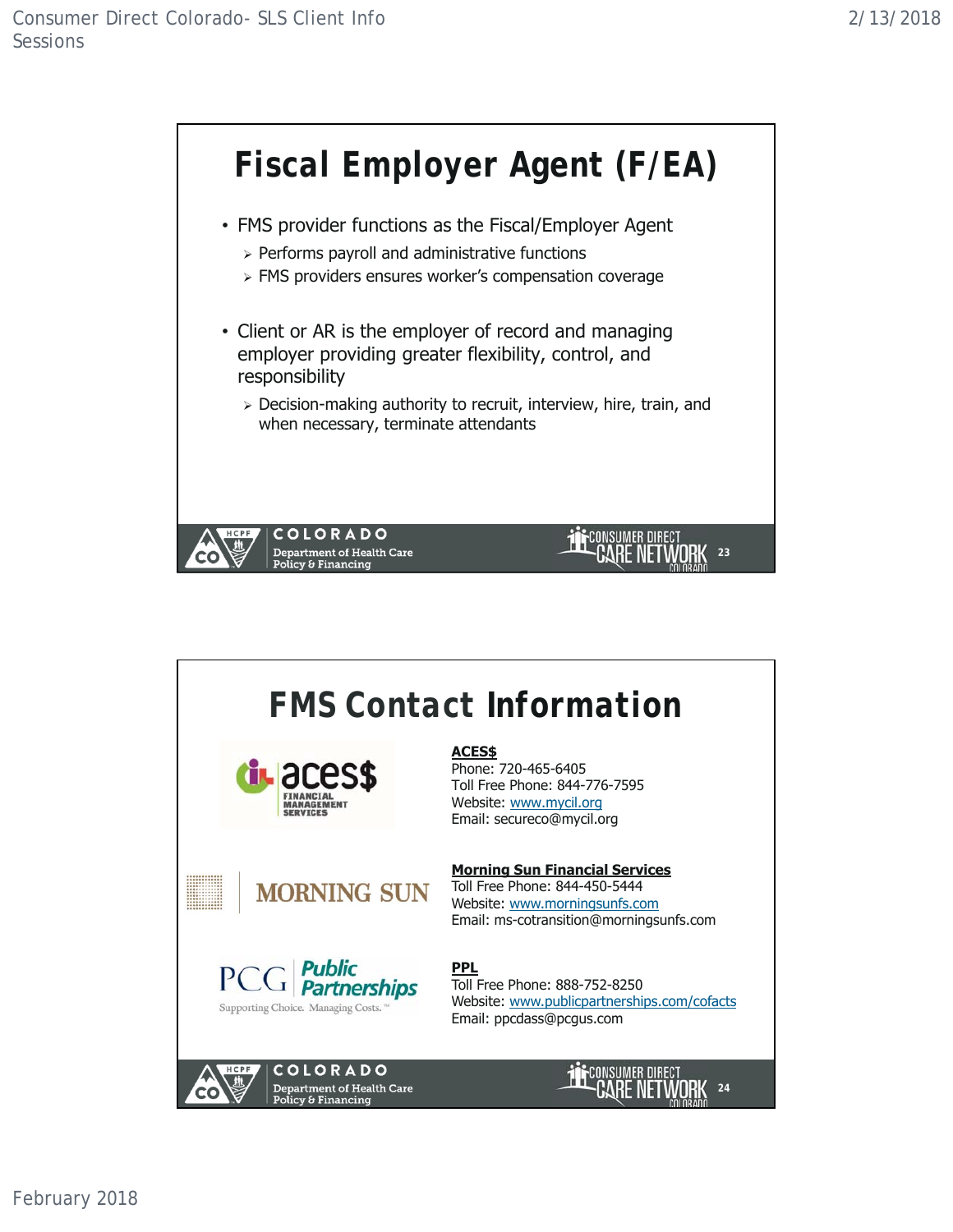

## *What's Next After CDASS is Available?*

| I am ready to enroll                                                              | Contact your Case Manager to start<br>the enrollment process!                                                |  |  |  |  |  |
|-----------------------------------------------------------------------------------|--------------------------------------------------------------------------------------------------------------|--|--|--|--|--|
| I want to think about it more                                                     | There is no time limit to enroll. You<br>can take as much time as you need<br>and contact your Case Manager. |  |  |  |  |  |
| I have more CDASS questions                                                       | Contact Consumer Direct Colorado                                                                             |  |  |  |  |  |
| I have questions about my SPAL<br>and other waiver services                       | Contact your Case Manager                                                                                    |  |  |  |  |  |
|                                                                                   |                                                                                                              |  |  |  |  |  |
| <b>COLORADO</b><br>HCPF<br><b>Department of Health Care</b><br>Dalian & Einanaine | 26                                                                                                           |  |  |  |  |  |

Policy & Financing

February 2018